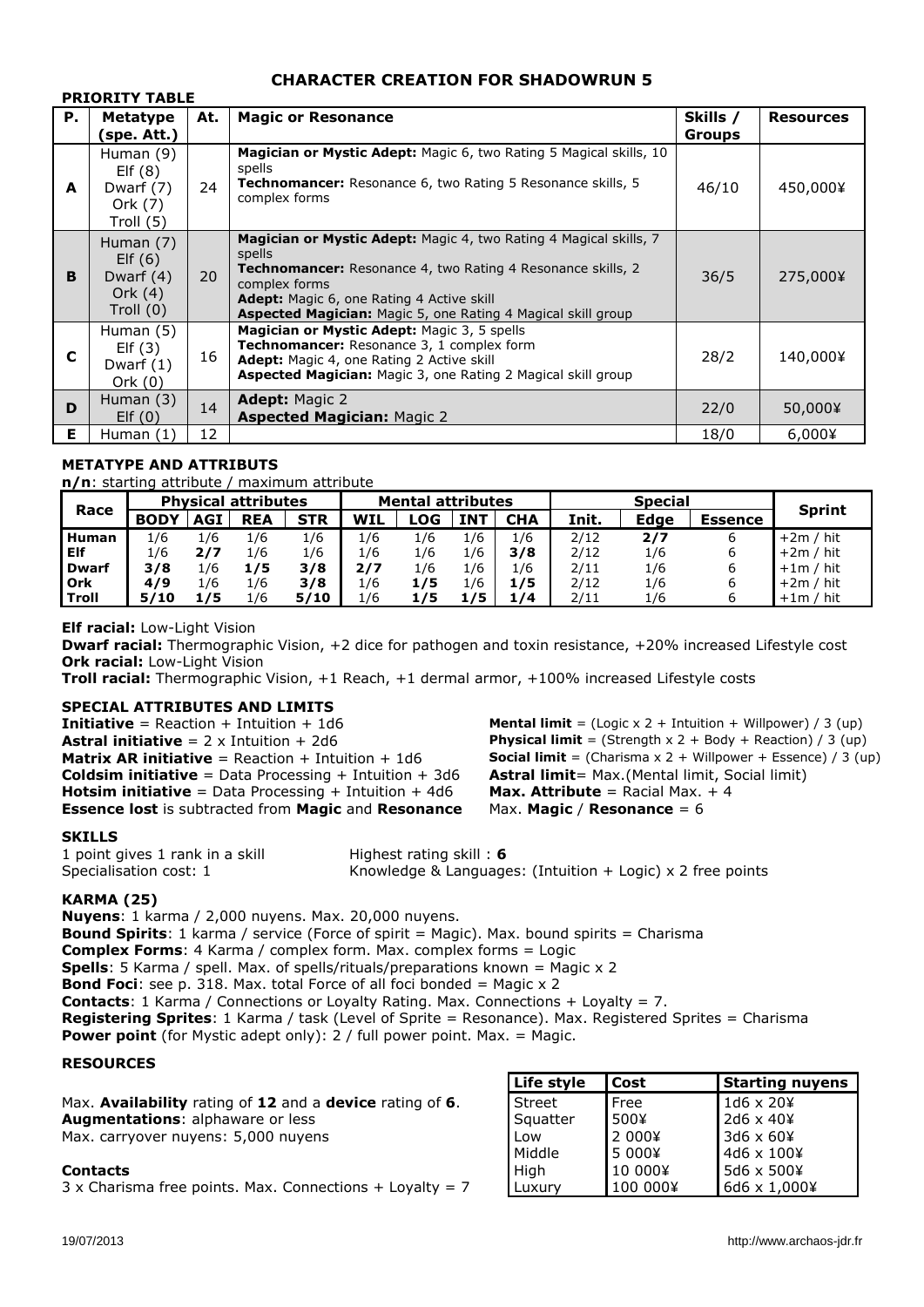# **CONDITION MONITOR**

**Physical**: 8 + (Body / 2; round up) boxes **Overflow**: Body + Augmentation bonuses **Stun**: 8 + (Willpower / 2; round up) boxes

| <b>QUALITIES</b>                                                                                                        |                                                                                                                         |                                                 |                                  |                                                                                                     |                                                                                      |                                                   |                                  |  |  |
|-------------------------------------------------------------------------------------------------------------------------|-------------------------------------------------------------------------------------------------------------------------|-------------------------------------------------|----------------------------------|-----------------------------------------------------------------------------------------------------|--------------------------------------------------------------------------------------|---------------------------------------------------|----------------------------------|--|--|
| <b>POSITIVE QUALITIES (MAX. 25 KARMA)</b><br><b>NEGATIVE QUALITIES (MAX. 25 KARMA)</b>                                  |                                                                                                                         |                                                 |                                  |                                                                                                     |                                                                                      |                                                   |                                  |  |  |
| <b>QUALITY</b>                                                                                                          | <b>EFFECTS</b>                                                                                                          | $\overline{\mathbf{K}}$                         | Ρ.                               | <b>QUALITY</b>                                                                                      | <b>EFFECTS</b>                                                                       | K                                                 | Ρ.                               |  |  |
| Ambidextrous<br><b>Analytical Mind</b><br>Aptitude                                                                      | Not -2 for off-hand<br>+2 to solve pb<br>Skill limit +1                                                                 | $\overline{4}$<br>5<br>14                       | 71<br>72<br>72                   | Addiction<br>Allergy<br>Astral Beacon <sup>C</sup>                                                  | Assensing:<br>threshold -1                                                           | 4 to 25<br>5 to 25<br>10                          | 77<br>78<br>78                   |  |  |
| Astral chameleon <sup>C</sup><br>Bilingual <sup>F</sup><br><b>Blandness</b><br>Catlike<br>Codeslinger<br>Double-Jointed | -2 Assensing test<br>2° native tongue<br>Unremarkable<br>Sneaking $+2$<br>1 Matrix action +2<br>Escape Artist +2        | 10<br>5<br>$\,8\,$<br>$\overline{7}$<br>10<br>6 | 72<br>72<br>72<br>72<br>72<br>72 | <b>Bad Luck</b><br>Bad Rep<br>Code of Honor<br>Codeblock<br><b>Combat Paralysis</b><br>Dependent(s) | Edge: 1d6<br>Notoriety 3<br>Assassin / warrior<br>Codeblock ac° -2<br>Initiative / 2 | 12<br>$\overline{7}$<br>15<br>10<br>12<br>3, 6, 9 | 79<br>79<br>79<br>80<br>80<br>80 |  |  |
| <b>Exceptional Attribute</b><br>First Impression<br>Focused concentra <sup>o C</sup><br>Gearhead<br>Guts                | Attribute max. $+1$<br>Social test $+2$<br>Sustain without -2<br>Natural-born driver<br>Fear / Intimida <sup>o</sup> +2 | 14<br>11<br>4/1<br>11<br>10                     | 72<br>74<br>74<br>74<br>74       | Distinctive Style<br>Elf Poser <sup>D</sup><br>Gremlins<br>Incompetent<br>Insomnia                  | Glitch -1/l<br>Difficult stun dmg                                                    | 5.<br>6<br>4/1<br>5<br>10/15                      | 80<br>81<br>81<br>81<br>81       |  |  |
| High Pain tolerance                                                                                                     | Move wound<br>modifier (max. 3)                                                                                         | 7/n                                             | 74                               | Loss of Confidence                                                                                  | recovery<br>$-2$ Skill $4+$<br>Not use spe                                           | 10                                                | 82                               |  |  |
| Home Ground<br>Human-Looking A<br>Indomitable                                                                           | Chose one bonus<br>1 inherent limit<br>$+1/1$                                                                           | 10<br>6<br>8/1                                  | 74<br>75<br>75                   | Low Pain Tolerance<br>Ork poser <sup>E</sup><br>Prejudiced                                          | $-1$ wound mod. $/2$<br>Social -2 for one<br>type                                    | $\mathsf 9$<br>6<br>3 to 10                       | 82<br>82<br>82                   |  |  |
| Juryrigger<br>Lucky                                                                                                     | Mechanical +2<br>Max. Edge $+1$                                                                                         | 10<br>12                                        | 75<br>76                         | Scorched<br>Sensitive System                                                                        | Cyber: Essence x2<br>Drain / Fading +2                                               | 10<br>12                                          | 83<br>83                         |  |  |
| Magical Resistance <sup>B</sup>                                                                                         | Spell resistance<br>$+1/1$                                                                                              | 6/n                                             | 76                               | Simsens Vertigo                                                                                     | AR, VR or<br>simsense -2                                                             | 5                                                 | 83                               |  |  |
| Mentor Spirit <sup>C</sup><br><b>Natural Athlete</b>                                                                    | See p. 320<br>Running &<br>Gymnastics $+2$                                                                              | 5<br>$\overline{7}$                             | 76<br>76                         | SINner (Layered)<br><b>Social Stress</b>                                                            | Leadership /<br>Etiquette glitch -1                                                  | 5 to 25<br>8                                      | 84<br>85                         |  |  |
| Natural Hardening<br>Natural Immunity                                                                                   | Biofeedback +1<br>1 toxin / disease                                                                                     | 10<br>4 or 8                                    | 76<br>76                         | Spirit Bane <sup>C</sup><br>Uncouth                                                                 | Social -2                                                                            | $\overline{7}$<br>14                              | 85<br>85                         |  |  |
| Photographic Memory<br>Quick Healer                                                                                     | Memory tests +2<br>Healing tests $+2$                                                                                   | 6<br>3                                          | 76<br>77                         | Uneducated<br>Unsteady Hands                                                                        | Cost x2<br>Agility test -2                                                           | 8<br>$\overline{7}$                               | 87<br>87                         |  |  |
| Resistance to<br>Pathogens / Toxins<br>Spirit Affinity <sup>C</sup><br>Toughness                                        | Resistance test $+1$<br>$1$ or $2$<br>+1 Service<br>Binding $+1$<br>Dmg resit. $+1$                                     | 4 or 8<br>$\overline{7}$<br>9                   | 77<br>77<br>77                   | Weak Immune System                                                                                  | Disease power +2                                                                     | 10                                                | 87                               |  |  |
| Will to Live                                                                                                            | +1/l Dmg overflow                                                                                                       | 3/1                                             | 77                               |                                                                                                     |                                                                                      |                                                   |                                  |  |  |

A: only for elf, ork and dwarf<br>B: characters with a Magic rating cannot take this quality. E: only for human and elf

B: characters with a Magic rating cannot take this quality.

C: only for magic users F: only at character creation

# **REPUTATION**

**Notoriety** =  $0 +/-$ 

-1 : Blandness, First Impression, Lucky.

+1 : Addiction, Bad Luck, Combat Paralysis, Elf Poser, Gremlins, Incompetent, Ork Poser, Scorched, SINner (criminal SIN only), Spirit Bane, Uncouth, Uneducated, Weak Immune System.

# **Public awareness** = 0

**Street cred** = 0 ( = character's total Karma, divided by 10, always rounded down)

# **LIVING PERSONA**

| Attack               | Charisma  | <b>Data Processing</b> | Logic     |
|----------------------|-----------|------------------------|-----------|
| <b>Device Rating</b> | Resonance | <b>Firewall</b>        | Willpower |
| Sleaze               | Intuition |                        |           |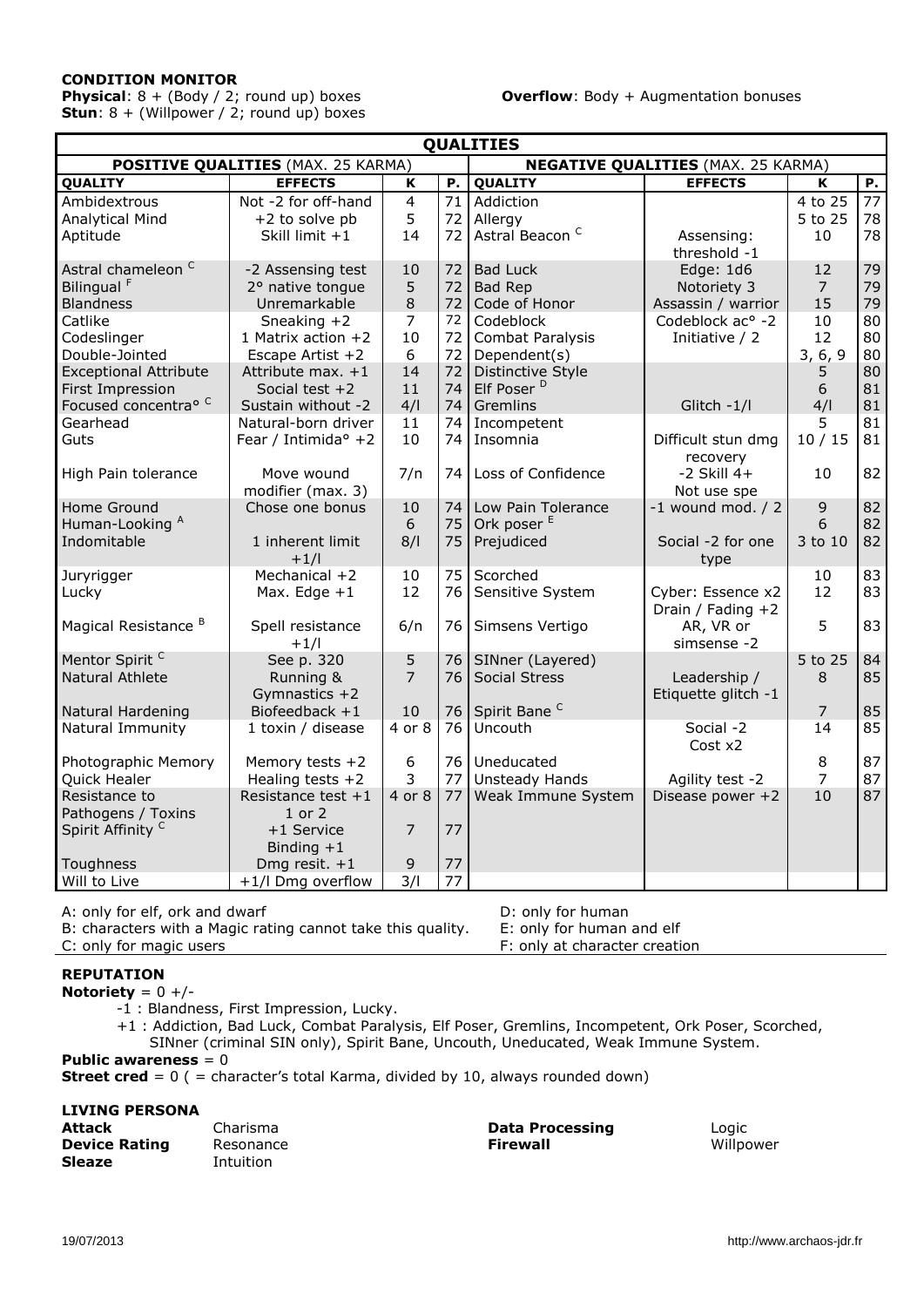# **COMBAT**

**Archery (Agi)** Default: Yes Spe.: Bow, Crossbow, Non-Standard Ammunition, Slingshot **CLOSE COMBAT Clubs (Agi)** Default: Yes Spe.: Batons, Hammers, Saps, Staves, Parrying **Blades (Agi)** Default: Yes Spe.: Axes, Knives, Swords, Parrying **Unarmed Combat (Agi)** Default: Yes Spe.: Blocking, Cyber Implants, Subduing Combat, Martial Art **Exotic ranged weapon (Agi)** Default: No **FIREARMS Automatics (Agi)** Default: Yes Spe.: Assault Riles, Cyber-Implant, Machine Pistols, Submachine Guns **Longarms (Agi)** Default: Yes Spe.: Extended-Range Shots, Long-Range Shots, Shotguns, Sniper Riles **Pistols (Agi)** Default: Yes Spe.: Holdouts, Revolvers, Semi-Automatics, Tasers **Heavy weapons (Agi)** Default: Yes Spe.: Assault Cannons, Grenade Launchers, Guided Missiles, Machine Guns, Rocket Launchers **Throwing weapons (Agi)** Default: Yes Spe.: Aerodynamic, Blades, Non-Aerodynamic **PHYSICAL ATHLETICS Gymnastics (Agi)** Default: Yes Spe.: Balance, Climbing, Dance, Leaping, Parkour, Rolling **Running (Str)** Default: Yes Spe.: Distance, Sprinting, terrain

(Desert, Urban, Wilderness, etc.) **Swimming (Str)** Default: Yes Spe.: Dash, Long Distance

**Diving (Body)** Default: Yes

Spe.: breathing apparatus (Liquid Breathing Apparatus, Mixed Gas, Oxygen Extraction, SCUBA), by condition (Arctic, Cave, Commercial, Military), Controlled Hyperventila<sup>o</sup> **Escape artist (Agi)** Default: Yes Spe.: restraint (Cuffs, Ropes, Zip Ties, etc.), Contortionism **Free-Fall (Body)** Default: Yes

Spe.: BASE Jumping, Break-Fall,<br>ngee, HALO, Low Altitude, Bungee, HALO, Low

Parachute, Static Line, Wingsuit, Zipline **OUTDOORS Navigation (Int)** Default: Yes Spe.: Augmented Reality Markers, Celestial, Compass, Maps, GPS **Survival (Will)** Default: Yes Spe.: Desert, Forest, Jungle, Mountain, Polar, Urban, etc. **Tracking (Int)** Default: Yes Spe.: Desert, Forest, Jungle, Mountain, Polar, Urban, another terrain type **Perception (Int)** Default: Yes Spe.: Hearing, Scent, Searching, Taste, Touch, Visual **STEALTH Disguise (Int)** Default: Yes Spe.: Camouflage, Cosmetic, Theatrical, Trideo & Video **Palming (Agi)** Default: Yes Spe.: Legerdemain, Pickpocket, Pilfering **Sneaking (Agi)** Default: Yes Spe.: Location type (Jungle, Urban, Desert, etc.) **SOCIAL ACTING Con (Cha)** Default: Yes Spe.: Fast Talking, Seduction **Impersonation (Cha)** Default: Yes Spe.: metahuman type (Dwarf, Elf, Human, Ork, Troll) **Performance (Cha)** Default: Yes Spe.: Presentation, Acting, Comedy, Musical Instrument, etc. **INFLUENCE Etiquette (Cha)** Default: Yes Spe.: culture or subculture (Corporate, High Society, Media, Mercenary, Street, Yakuza, etc.) **Leadership (Cha)** Default: Yes Spe.: Command, Direct, Inspire, Rally **Negotiation (Cha)** Default: Yes Spe Bargaining, Contracts, Diplomacy **Instruction (Cha)** Default: Yes Spe.: Active or Knowledge skill category **Intimidation (Cha)** Default: Yes Spe.: Interrogation, Mental, Physical, Torture

**MAGICAL Arcana (Log)** Default: No Spe.: Spell Design, Focus Design, Spirit Formula **Assensing (Int)** Default: No Spe.: Aura Reading, Astral Signatures, aura type **Astral Combat (Will)** Default: No Spe.: specific weapon focus type, opponents **CONJURING Banishing (Mag)** Default: No Spe.: spirit type **Binding (Mag)** Default: No Spe.: spirit type **Summoning (Mag)** Default: No Spe.: spirit type **ENCHANTING Alchemy (Mag)** Default: No Spe.: trigger, spell type **Artificing (Mag)** Default: No Spe.: Focus Analysis, Crafting (by focus type) **Disenchanting (Mag)** Default: No Spe.: focus type **SORCERY Counterspelling (Mag)** Default: No Spe.: spell type **Ritual Spellcasting (Mag)** Default: No Spe.: keyword **Spellcasting (Mag)** Default: No Spe.: spell type **RESONANCE TASKING Compiling(Res)** Default: No Spe.: sprite type **Decompiling (Res)** Default: No Spe.: sprite type **Registering (Res)** Default: No Spe.: sprite type **TECHNICAL Animal handling (Cha)** Default: Yes Spe.: animal, Herding, Riding, **Training Armorer (Log)** Default: Yes

Spe.: Armor, Artillery, Explosives, Firearms, Melee Weapons, Heavy Weapons, Weapon Accessories

## **Artisan (Int)**

Default: Yes Spe.: Cooking, Sculpting, Drawing, Carpentry, etc.